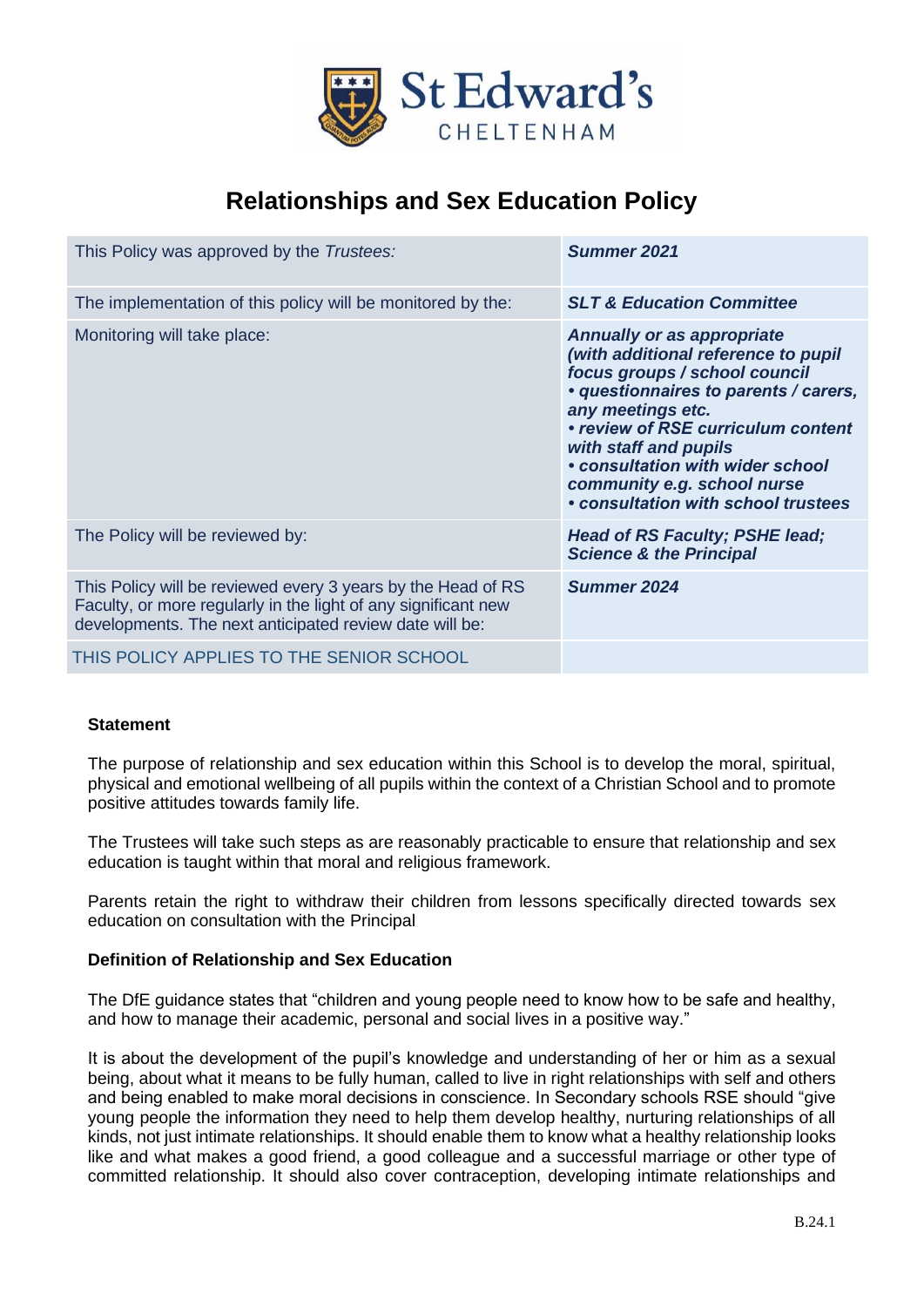resisting pressure to have sex (and not applying pressure)."

## **Statutory Curriculum Requirements**

We are legally required to teach those aspects of RSE which are statutory parts of National Curriculum Science. (There is also a separate requirement for maintained secondary schools to teach about HIV, AIDS and sexually transmitted infections. This does not apply to academies). However, the reasons for our inclusion of RSE go further.

## **Rationale**

"I have come that you might have life to the full" (John 10:10)

We are involved in relationships and sex education precisely because of our Christian beliefs about God and about the human person. The belief in the unique dignity of the human person made in the image and likeness of God underpins the approach to all education in a Catholic school. Our approach to RSE therefore is rooted in the Catholic Church's teaching of the human person and presented in a positive framework of Christian ideals. At the heart of the Christian life is the Trinity; Father, Son and Spirit in communion, united in loving relationship and embracing all people and all creation. As a consequence of the Christian belief that we are made in the image and likeness of God, gender and sexuality are seen as God's gift, reflect God's beauty, and share in the divine creativity. RSE, therefore, will be placed firmly within the context of relationship as it is there that sexuality grows and develops. Following the guidance of the Bishops of England and Wales and as advocated by the DFE (and the Welsh Assembly Government) RSE will be firmly embedded in the PSHE framework as it is concerned with nurturing human wholeness and integral to the physical, spiritual, emotional, moral, social and intellectual development of pupils. It is centred on Christ's vision of being human as good news and will be positive and prudent, showing the potential for development, while enabling the dangers and risks involved to be understood and appreciated. All RSE will be in accordance with the Church's moral teaching. It will emphasise the central importance of marriage and the family whilst acknowledging that all pupils have a fundamental right to have their life respected whatever household they come from. It will also prepare pupils for life in modern Britain.

# **Values and Virtues**

Our programme enshrines Catholic values relating to the importance of stable relationships, marriage and family life. It also promotes those virtues which are essential in responding to the God's call to love others with a proper respect for their dignity and the dignity of the human body. The following virtues will be explicitly explored and promoted: faithfulness, fruitfulness, chastity, integrity, prudence, mercy and compassion.

# **Aim of RSE and the Mission Statement**

Our Mission Statement commits us to the education of the whole child, developing the talents and interests of all the young people entrusted to us. We aim to develop each individual pupil and student's potential academically, personally and spiritually and we believe that RSE is an integral part of this education. Furthermore, our school aims state that we will help each pupil and student realise that they are truly unique and possess God-given gifts and talents which gives them unlimited potential. *We help them to grow in knowledge and understanding, recognise the value of all persons and develop caring and sensitive attitudes.* It is in this context that we commit ourselves in partnership with parents, to provide children and young people with a "positive and prudent sexual education" which is compatible with their academic, personal and spiritual maturity, and rooted in a Catholic vision of education and the human person.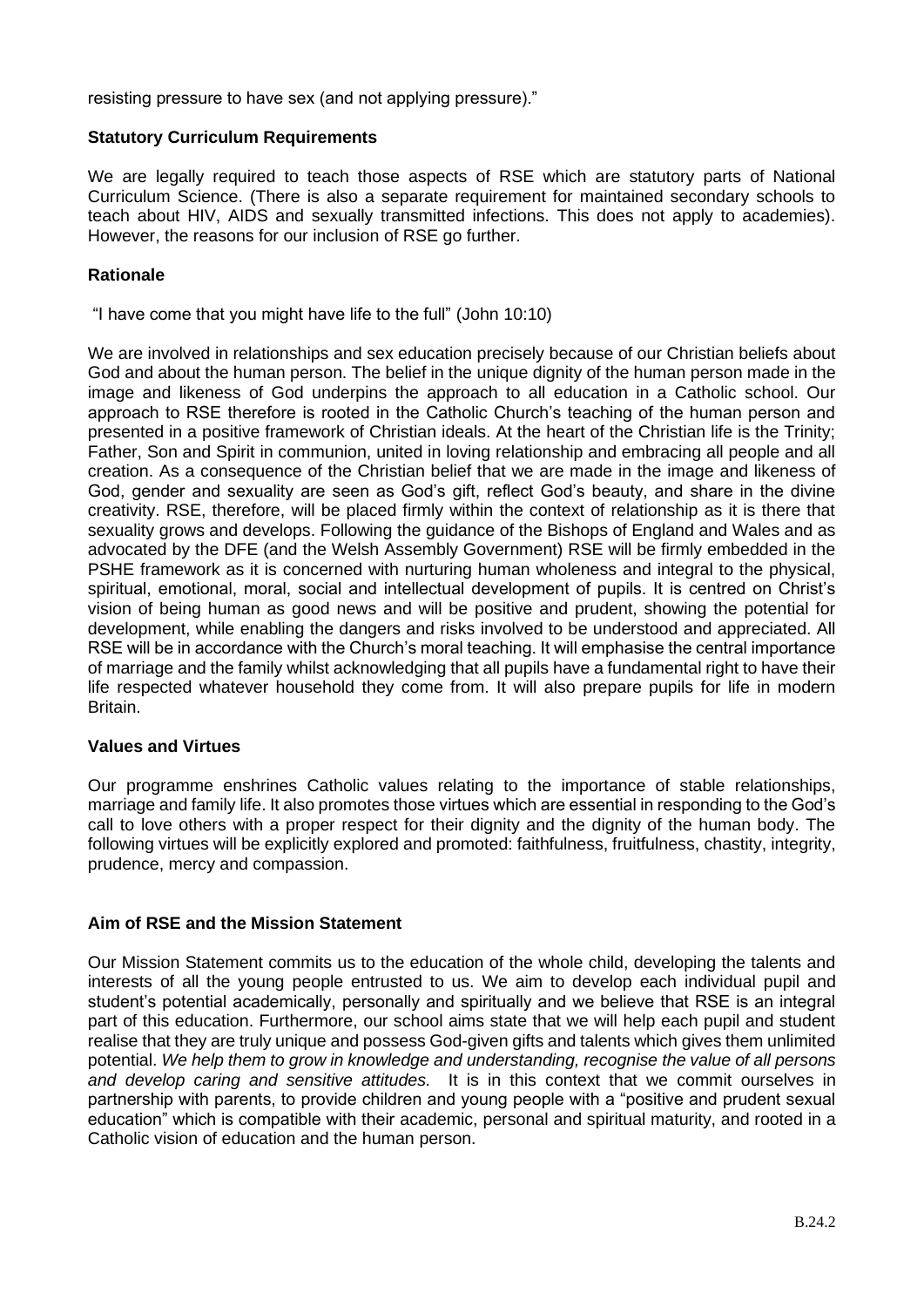# **Objectives**

To develop the following attitudes and virtues:

• reverence for the gift of human sexuality and fertility;

- respect for the dignity of every human being in their own person and in the person of others;
- joy in the goodness of the created world and their own bodily natures;
- responsibility for their own actions and a recognition of the impact of these on others;
- recognising and valuing their own sexual identity and that of others;
- celebrating the gift of life-long, self-giving love;
- recognising the importance of marriage and family life;

• fidelity in relationships. To develop the following personal and social skills:

• making sound judgements and good choices which have integrity, and which are respectful of the individual's commitments;

• loving and being loved, and the ability to form friendships and loving, stable relationships free from exploitation, abuse and bullying;

• managing emotions within relationships, and when relationships break down, with confidence, sensitivity and dignity:

• managing conflict positively, recognising the value of difference;

• cultivating humility, mercy and compassion, learning to forgive and be forgiven;

• developing self-esteem and confidence, demonstrating self-respect and empathy for others;

• building resilience and the ability to resist unwanted pressures, recognising the influence and impact of the media, internet and peer groups and so developing the ability to assess pressures and respond appropriately

• being patient, delaying gratification and learning to recognise the appropriate stages in the development of relationships, and how to love chastely;

• assessing risks and managing behaviours in order to minimise the risk to health and personal integrity.

To know and understand:

• the Church's teaching on relationships and the nature and meaning of sexual love;

- the Church's teaching on marriage and the importance of marriage and family life;
- the centrality and importance of virtue in guiding human living and loving;

• the physical and psychological changes that accompany puberty;

• the facts about human reproduction, how love is expressed sexually and how sexual love plays an essential and sacred role in procreation;

• how to manage fertility in a way which is compatible with their stage of life, their own values and commitments, including an understanding of the difference between natural family planning and artificial contraception;

• how to keep themselves safe from sexually transmitted infections and how to avoid unintended pregnancy, including where to go for advice.

# **Outcomes**

Inclusion and differentiated learning:

We will ensure RSE is sensitive to the different needs of individual pupils in respect to pupils' different abilities, levels of maturity and personal circumstances; for example, their own sexual orientation, faith or culture and is taught in a way that does not subject pupils to discrimination. Lessons will also help children to realise the nature and consequences of discrimination, teasing, bullying and aggressive behaviours (including cyber-bullying), use of prejudice-based language and how to respond and ask for help. (In looking at these questions, it is important to draw links to the school's inclusion policy).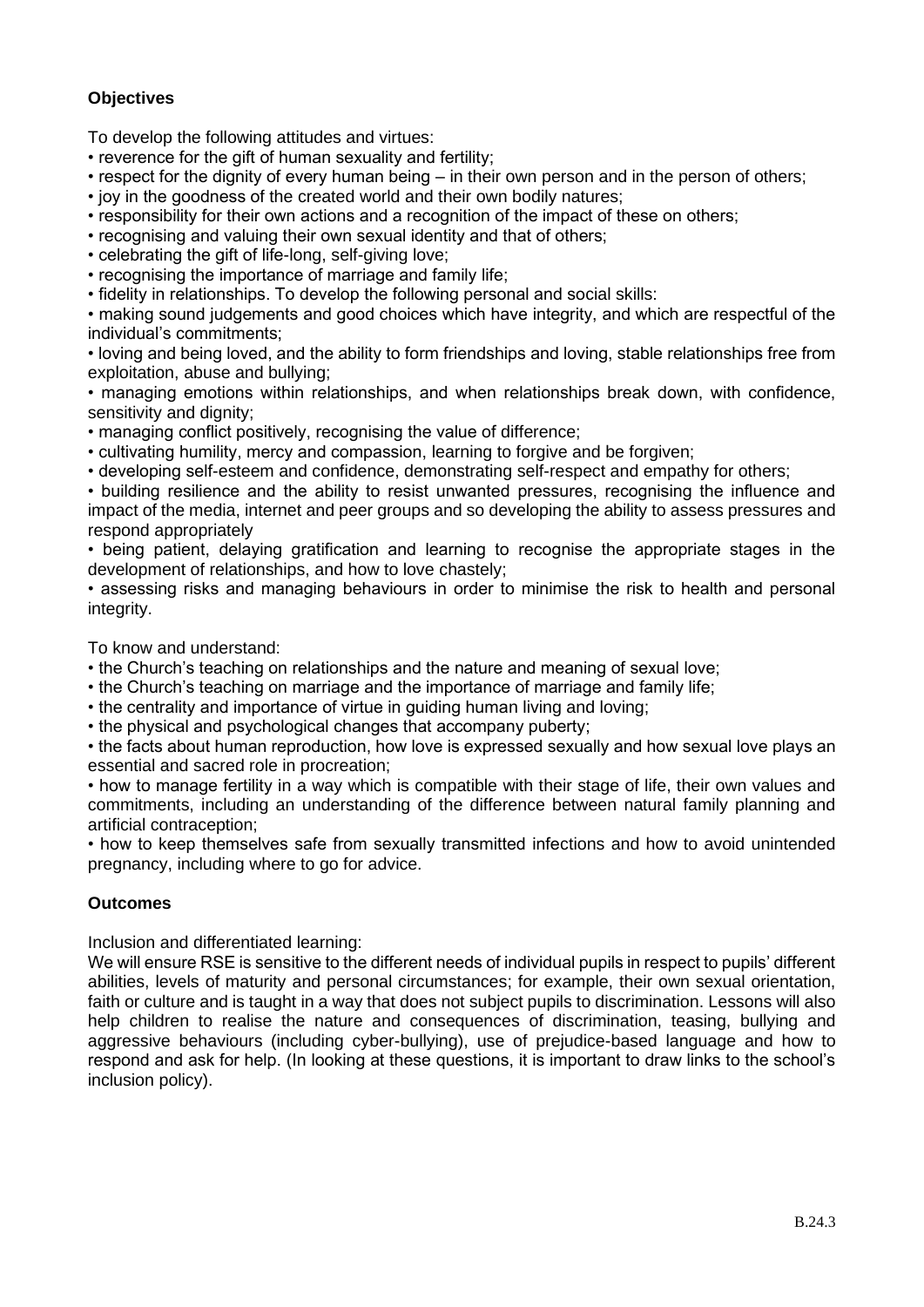## Equalities obligations:

The trustees have wider responsibilities under the Equalities Act 2010 and will ensure that our school strives to do the best for all of the pupils, irrespective of disability, educational needs, race, nationality, ethnic or national origin, pregnancy, maternity, sex, gender identity, religion or sexual orientation or whether they are looked-after children.

## Broad content of RSE:

Three aspects of RSE - attitudes and values, knowledge and understanding, and personal and social skills will be provided in three inter-related ways: the whole school / ethos dimension; a crosscurricular dimension and a specific relationships and sex curriculum.

## Ten Ten:

Our programme is based on Ten Ten's Life To The Full course which is endorsed by the Catholic Education Service (CES). It is a course delivered in PSHE which provides high-quality, media-rich resources with the aim of enriching the Christian ethos and identity of the school in the teaching of Relationships and Sex Education. In Years 7 & 8, the dignity of the individual and precious quality of our existence is addressed. In Year 9, topics include peer pressure and sexually permissive behaviour and in Years 10, 11 and Sixth Form the programme addresses teenage pregnancy and abortion as emotional issues with life-long consequences.

Teaching strategies will include:

- establishing ground rules
- distancing techniques
- discussion
- project learning
- reflection
- experiential
- active
- brainstorming
- film & video
- group work
- role-play
- values clarification

# **Assessment of RSE Learning**

Assessment of learning will occur through in-class assessment, both in written and verbal form, and there will be reporting within reports written by Form Tutors as appropriate.

# **Parents and Carers**

We recognise that parents (and other carers who stand in their place) are the primary educators of their children. As a Catholic school, we provide the principal means by which the Church assists parents and carers in educating their children. Therefore, the school will support parents and carers by providing material to be shared with their children at home and workshops to help parents/carers to find out more. Parents/carers will be informed by letter when the more sensitive aspects of RSE will be covered in order that they can be prepared to talk and answer questions about their children's learning. Parents will be consulted before this policy is ratified by the trustees. They will be consulted at every stage of the development of the RSE programme, as well as during the process of monitoring, review and evaluation. They will be able to view the resources used by the school in the RSE programme. Our aim is that, at the end of the consultation process, every parent and carer will have full confidence in the school's RSE programme to meet their child's needs. Parents continue to have the right to withdraw their children from Sex Education except in those elements which are required by the National Curriculum science orders. Should parents wish to withdraw their children they are asked to notify the school by contacting the Principal. The school will provide support by providing material for parents to help the children with their learning. We believe that the controlled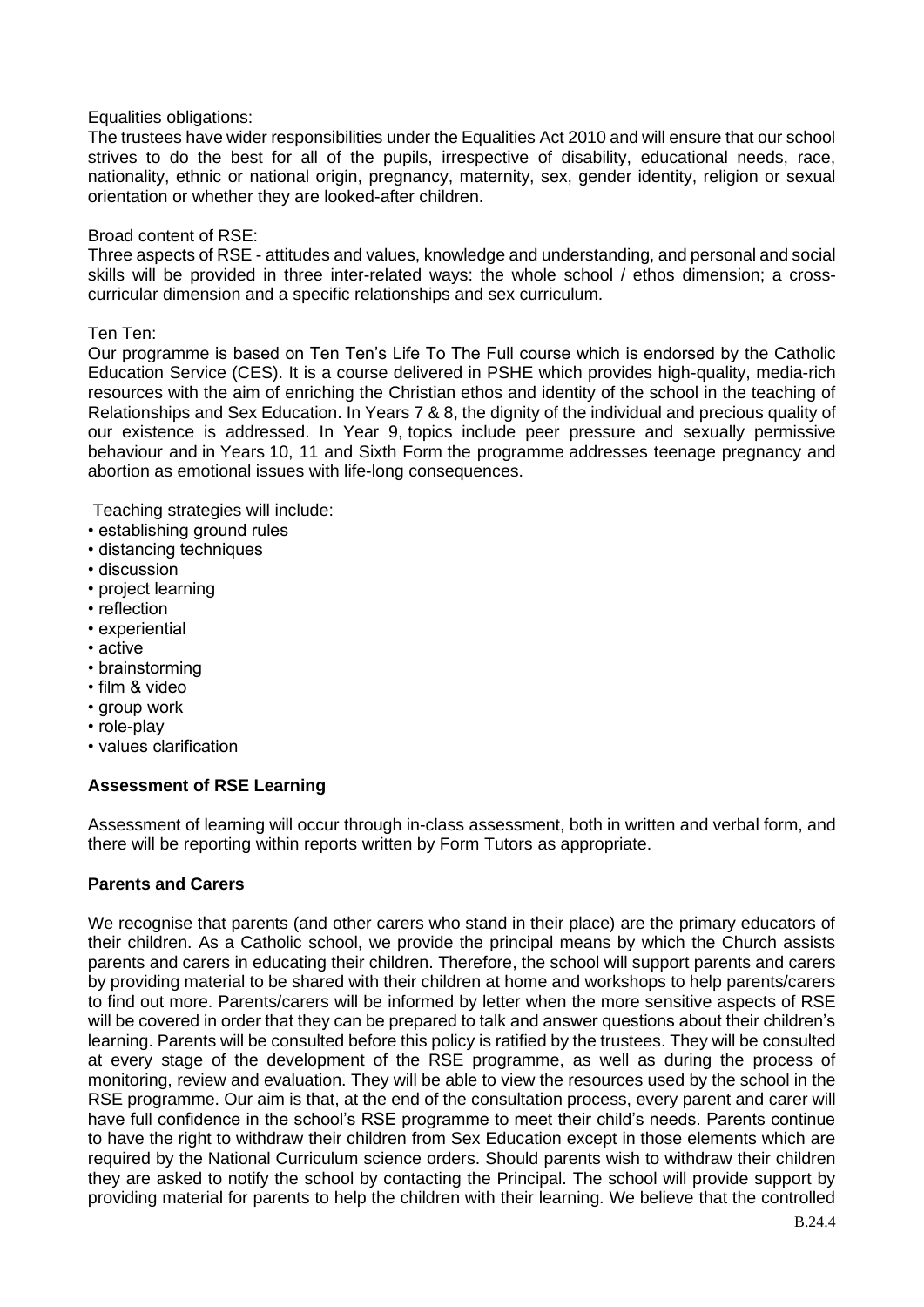environment of the classroom is the safest place for this curriculum to be followed. Please refer to the DfE guidance Page 17 for further details on the right to be excused from sex education (commonly referred to as the right to withdraw).

# **Balanced Curriculum**

Whilst promoting Catholic values and virtues and teaching in accordance with Church teaching, we will ensure that pupils are offered a balanced programme by providing an RSE programme that offers a range of viewpoints on issues - *CES A Model Policy for Relationships and Sex Education 2016* (*Revised 2020).* Pupils will also receive clear scientific information as well as covering the aspects of the law pertaining to RSE (in secondary schools/academies relating to forced-marriage, female genital mutilation, abortion, the age of consent and legislation relating to equality). Knowing about facts and enabling young people to explore differing viewpoints is not the same as promoting behaviour and is not incompatible with our school's promotion of Catholic teaching. We will ensure that pupils have access to the learning they need to stay safe, healthy and understand their rights as individuals.

# **Responsibility for teaching the Programme**

Responsibility for the specific Relationships and Sex Education programme lies with the Head of the RS Faculty and others will participate. They will normally include science, religious education, physical education and PSHE. However, all staff will be involved in developing the attitudes and values aspect of the RSE programme. They will be role models for pupils of good, healthy, wholesome relationships as between staff, other adults and pupils. They will also be contributing to the development of pupils' personal and social skills.

# **External Visitors**

Our school will often call upon help and guidance from outside agencies and health specialists to deliver aspects of RSE. Such visits will always complement the current programme and never substitute or replace teacher-led sessions. It is important that any external visitor is clear about their role and responsibility whilst they are in school delivering a session. Any visitor must adhere to our code of practice developed in line with CES guidance '*Checklist for External Speakers to Schools*" *2016*, Health professionals should follow the school's policies, minimising the potential for disclosures or inappropriate comments using negotiated ground rules and distancing techniques as other teachers would. They will ensure that all teaching is rooted in Catholic principles and practice.

Throughout a student's time at St Edward's, the School Nurse and the Wellbeing Nurse, are reliable sources for practical support and counsel from a medical perspective. When issues arise that are beyond their immediate ability to support, they have access to a number of contacts and advice conduits.

# **Other roles and responsibilities regarding RSE**

Trustees:

• draw up the RSE policy, in consultation with parents and teachers;

• ensure that the policy is available to parents;

• ensure that the policy is in accordance with other whole school policies, e.g., SEN, the ethos of the school and our Christian beliefs;

• ensure that parents know that they are free to contact the school on any issue of concern and that they know of their right to withdraw their children;

• the Trustee responsible for Safeguarding will share in the monitoring and evaluation of the programme, including resources used;

• ensure that the policy provides proper and adequate coverage of relevant National Curriculum science topics and the setting of RSE within PSHE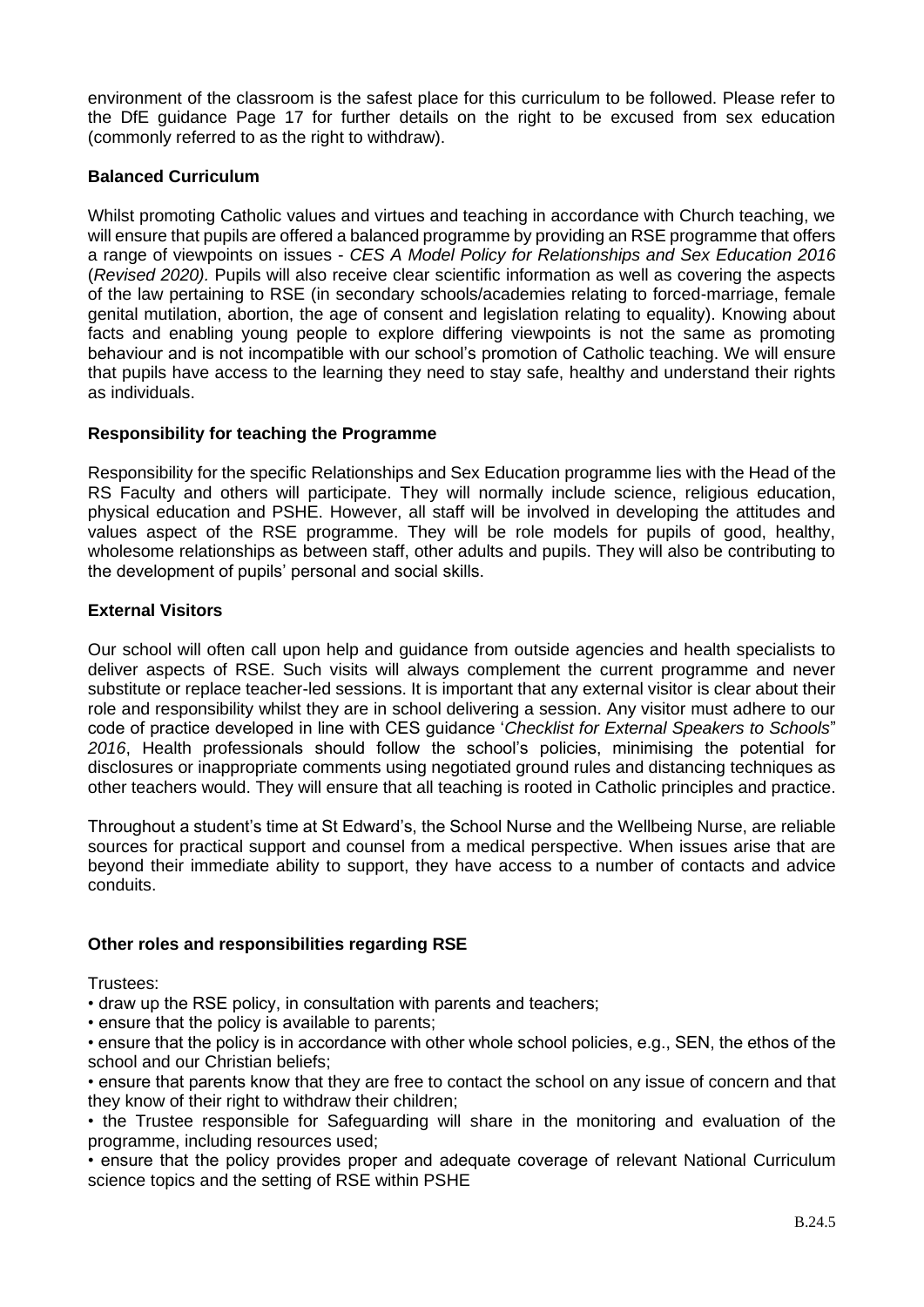# **Principal**

The Principal takes overall delegated responsibility for the implementation of this policy and for liaison with the Trustees, parents, the Diocesan Schools' Service and the Local Education Authority, also appropriate agencies.

## **Head of RS Faculty**

The Head of RS Faculty with the Principal has a general responsibility for supporting other members of staff in the implementation of this policy and will provide a lead in the dissemination of the information relating to RSE and the provision of in-service training. This can be aided by the Deputy Heads.

#### **All Staff**

RSE is a whole school issue. All teachers have a responsibility of care; as well as fostering academic progress they should actively contribute to the guardianship and guidance of the physical, moral and spiritual well-being of their pupils. Teachers will be expected to teach RSE in accordance with the Catholic Ethos of the school. Appropriate training will be made available for all staff teaching RSE. All staff have been consulted in the development of this policy and all staff should be aware of the policy and how it relates to them.

#### **Relationship to other policies and curriculum subjects**

This RSE policy is to be delivered as part of the PSHE framework within the RS Faculty. It includes guidelines about pupil safety and is compatible with the school's other policy documents (for example, Anti-Bullying policy, Safeguarding Policy etc). Pupils with particular difficulties whether of a physical or intellectual nature will receive appropriately differentiated support in order to enable them to achieve mature knowledge, understanding and skills. Teaching methods will be adapted to meet the varying needs of this group of pupils. Learning about RSE in PSHE classes will link to/complement learning in those areas identified in the RSE audit.

#### **Children's questions**

The trustees want to promote a healthy, positive atmosphere in which RSE can take place. They want to ensure that pupils can ask questions freely, be confident that their questions will be answered, and be sure that they will be free from bullying or harassment from other children and young people.

#### **Controversial or sensitive issues**

There will always be sensitive or controversial issues in the field of RSE. These may be matter of maturity, of personal involvement or experience of children, of disagreement with the official teaching of the Church, of illegal activity or other doubtful, dubious or harmful activity. The trustees believe that children are best educated, protected from harm and exploitation by discussing such issues openly within the context of the RSE programme. The use of ground rules, negotiated between teachers and pupils, will help to create a supportive climate for discussion. (See also *Relationships Education, Relationships and Sex Education (RSE) and Health Education, Managing difficult questions, Page* 23 for more detail) Some questions may raise issues which it would not be appropriate for teachers to answer during ordinary class time, e.g., where a child or young person's questions hints at abuse, is deliberately tendentious or is of a personal nature.